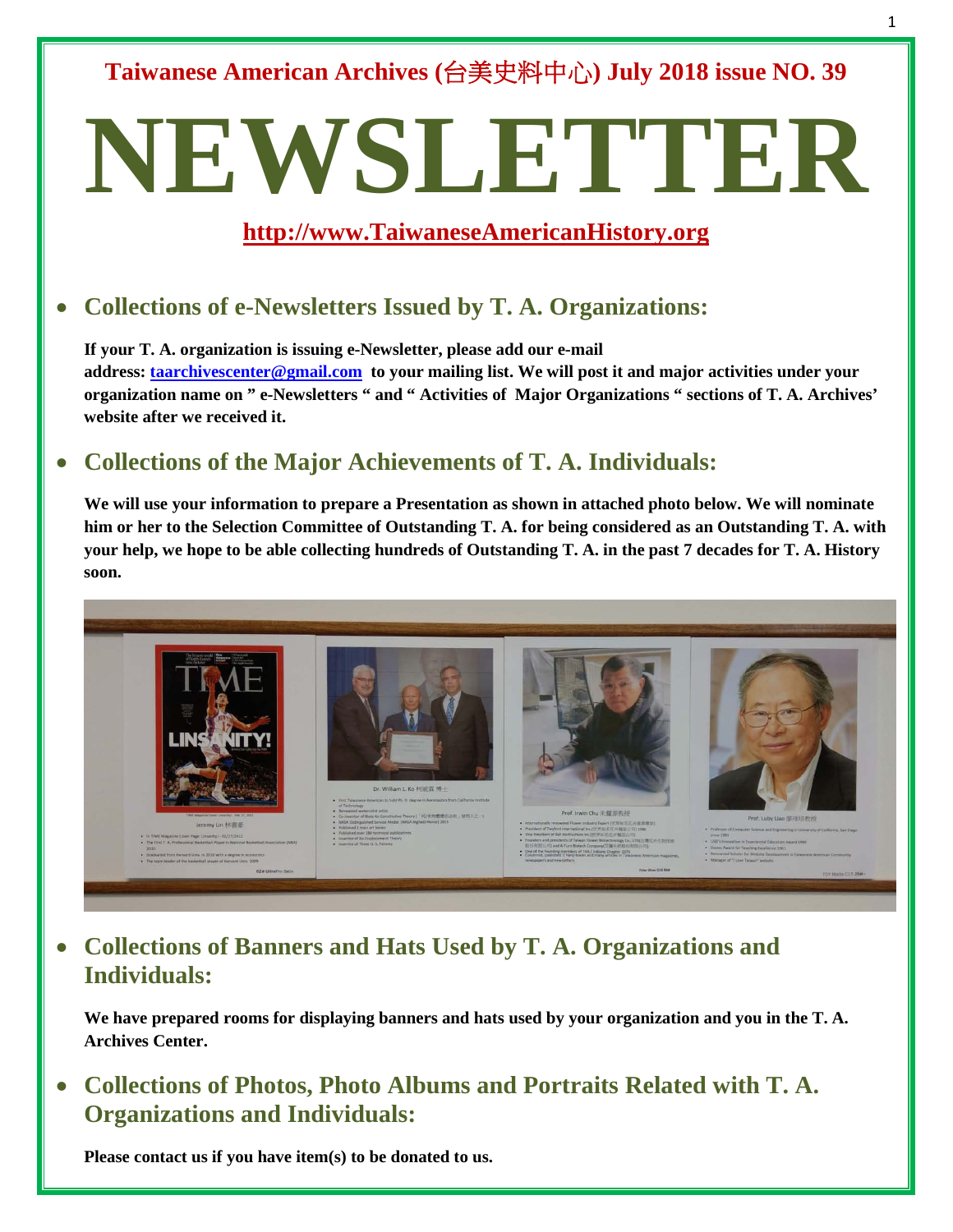#### 2

## • **Book of " T. A. Organizations":**

**We will prepare a book of about 1,000 T. A. organizations with their brief histories and current status soon.**

**Please let us know if your T. A. organization has still not been posted in T. A. Archives' website as shown in the link below:** 

**<http://taiwaneseamericanhistory.org/organizations/>**

#### • **Book of " My Stories":**

**The link below is the contents of this book in the initial preparation stage. You have comments or changes about your articles in our list, please contact us ASAP. <http://taiwaneseamericanhistory.org/wp-content/uploads/2018/06/Summary-List-of-My-Stories.pdf>**

#### • **Donations Collected in June 2018:**



**4 Photo Books of grandchildren Donated by Dr. and Mrs. I. Chu**



**T-shirts, Hats and other Artifacts Donated by Mr. and Mrs. G. Chiang**

### • **"Publications" Collected in June 2018:**

| No. | <b>Publications</b> | <b>Titles of Publications</b> | <b>Authors/Donors</b>        | <b>Published</b> |
|-----|---------------------|-------------------------------|------------------------------|------------------|
|     | # on website        |                               |                              | Date             |
|     | 1223                | 美國宜蘭同鄉會 2018年刊                | 美國宜蘭同鄉會(Donated by Mr. R.    | 01/2018          |
|     |                     |                               | Lin)                         |                  |
| 2   | 1224                | 美國西南區台灣人名錄 1992               | 休士頓同鄉會(Donated by Mrs. M.    | $-1992$          |
|     |                     |                               | Wang)                        |                  |
| 3   | 1225                | 螢光曲-延平之父 朱昭陽之歌                | 傅素芬(Donated by Dr. I. Chu)   | 06/2003          |
|     | 1226                | 團圓——最佳的選擇                     | 陳隆(Donated by Mr. G. Chiang) | 12/2002          |
| 5   | 1227                | 天涯・人間・晴美:黃晴美紀念文集              | 廖宜恩, 陳豐惠(Donated by Mr. G.   | 03/2018          |
|     |                     |                               | Chiag)                       |                  |
|     |                     |                               |                              |                  |